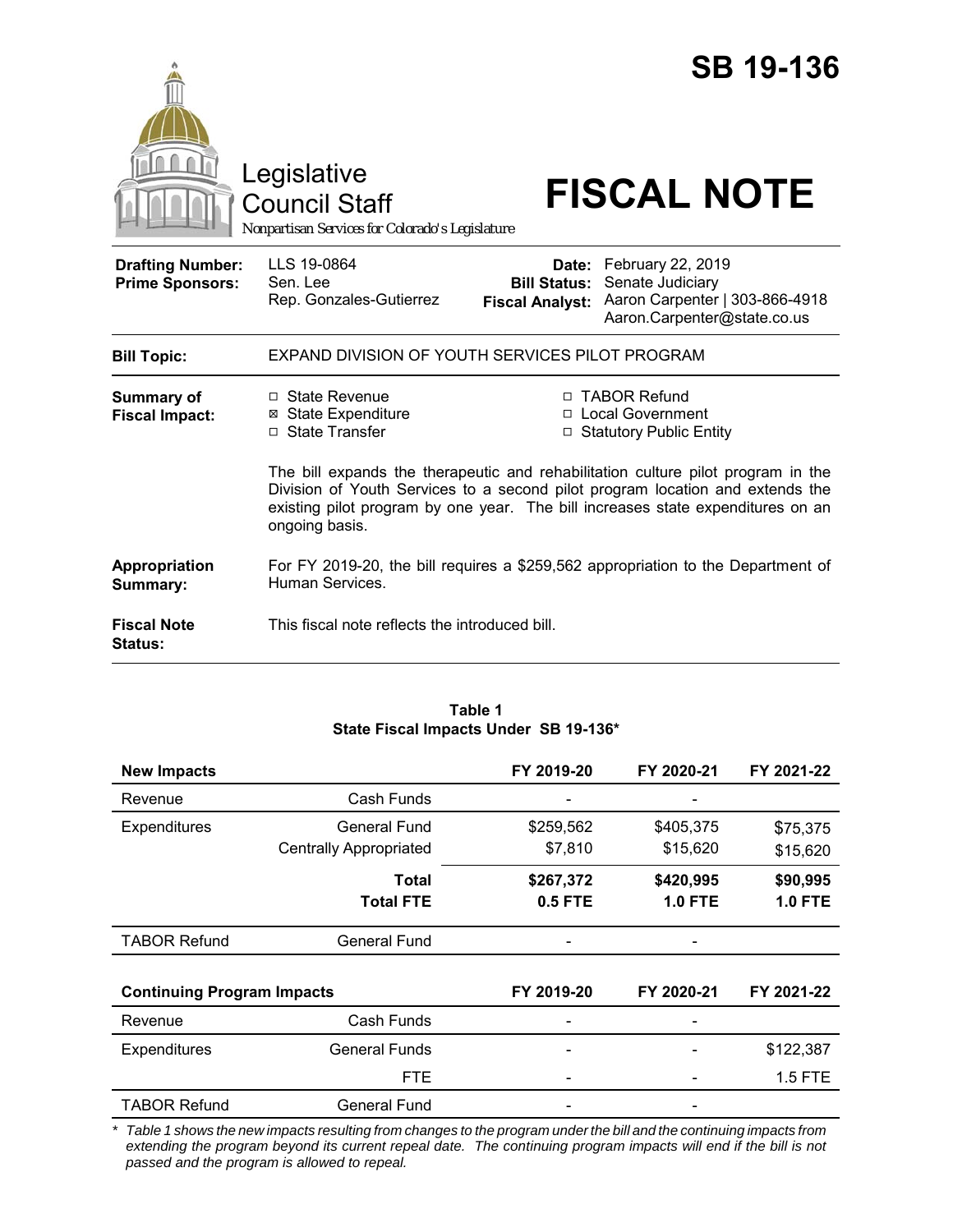February 22, 2019

### **Summary of Legislation**

Under current law, the Division of Youth Services (DYS) in the Department of Human Services (DHS) must provide treatment to at least 20 committed youth through a division therapeutic and rehabilitate culture pilot program. This bill adds a second pilot program location and increases the number of committed youth served to 35. In the program, youths are divided into groups of no more than 15 for therapeutic care in a home-like environment. As in the first pilot program location, DYS is required to contract with a third-party vendor to facilitate, coach, and train staff for the current pilot program location and to contract with another, different, third-party vendor to evaluate the effectiveness of the two pilot programs. The second evaluation must submit its report of the effectiveness of the two programs to the General Assembly by October 1, 2021. Finally, the bill extends the repeal date of the current pilot program location by six months to January 3, 2022.

# **Background**

In 2017, House Bill 17-1329 was passed and created a pilot program in the DYS to provide a therapeutic and rehabilitation program. The program was charged with providing treatment to at least 20 committed youth. The youth are divided into therapeutic groups of no more than 12 in a trauma-responsive organizational environment. The bill required DYS to contract with two third-party vendors, one to facilitate, coach, train and assist with implementation for the program and one to evaluate the program. DYS set up the pilot program at the Lookout Mountain Youth Services Center and contracted with the Missouri Youth Services Institute to help implement the program and the RAND Corporation to evaluate the program. The program began on July 1, 2018, and is currently serving 24 youth. In FY 2018-19, the program was appropriated \$419,479 and 3.0 FTE.

# **Continuing Program Impacts**

Based on DHS's FY 2018-19 appropriation as indicated by the fiscal note for HB17-1329, the DHS is expected to have continuing expenditures of \$122,387 and 1.5 FTE in FY 2021-22 to administer the original pilot program for an additional six months beyond its current repeal date if this bill is enacted. If this bill is not enacted, the program will end after FY 2020-21, on July 1, 2021, and state expenditures will decrease starting in FY 2021-22 by the amounts shown above. The changes to the program that drive additional costs are discussed in the State Expenditure section below.

### **State Expenditures**

General Fund expenditures in the DHS will increase by \$267,372 and 0.5 FTE in FY 2019-20, by \$420,995 and 1.0 FTE in FY 2020-21 and by \$90,995 and 1.0 FTE in FY 2021-22, as shown in Table 2 and described below.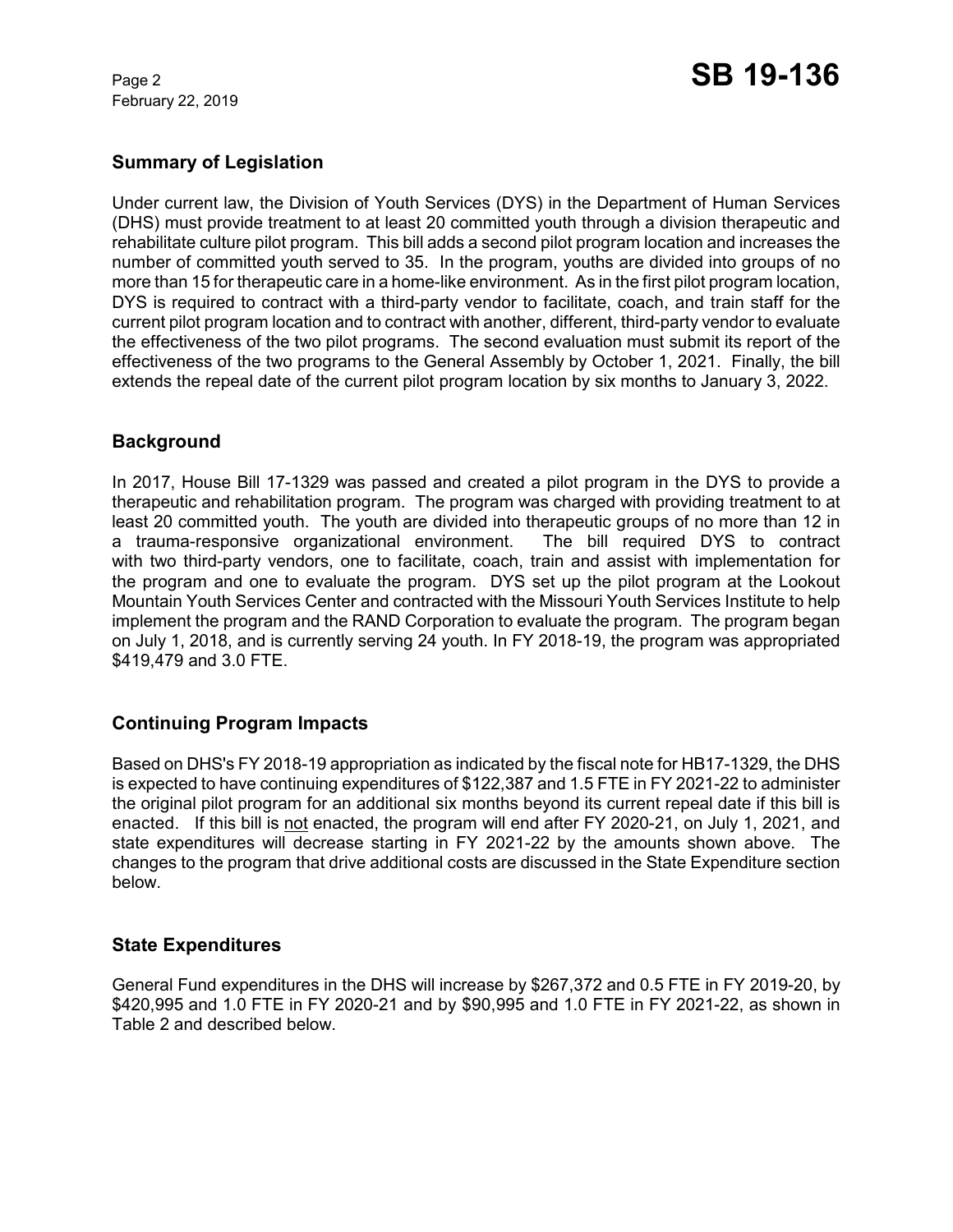**Table 2 Expenditures Under SB 19-136**

|                                                    | FY 2019-20 | FY 2020-21 | FY 2021-22 |
|----------------------------------------------------|------------|------------|------------|
| <b>Department of Human Services</b>                |            |            |            |
| <b>Personal Services</b>                           | \$37,212   | \$74.425   | \$74,425   |
| <b>Operating Expenses and Capital Outlay Costs</b> | \$5,178    | \$950      | \$950      |
| <b>Other Operating Costs</b>                       | \$2,800    |            |            |
| Renovations                                        | \$161,872  | \$10,000   |            |
| <b>Implementation Consultant</b>                   | \$52,500   | \$270,000  |            |
| <b>Evaluation Consultant</b>                       |            | \$50,000   |            |
| Centrally Appropriated Costs*                      | \$7,810    | \$15,620   | \$15,620   |
| <b>Total Cost</b>                                  | \$267,372  | \$420,995  | \$90,995   |
| Total FTE                                          | $0.5$ FTE  | 1.0 FTE    | 1.0 FTE    |

 *\* Centrally appropriated costs are not included in the bill's appropriation.*

**Personal services costs.** The fiscal note assumes that the new pilot program will be in a different facility; therefore; DYS will require 1.0 FTE for an youth services counselor to implement the pilot, be a liaison between the program and the vendor, coordinate assignments, and training of existing facility staff. Operating and capital outlay costs, including a one-time cost for a digital radio, are included for this new staff.

**Renovations.** The DHS will have costs to renovate space to create a youth residence for the new pilot program that are home-like and therapeutic. Based on the current the pilot program, it is estimated that renovations will cost \$161,872 in the first fiscal year and \$10,000 in the second fiscal year.

**Contractors.** Starting in FY 2019-20, the DHS will have costs to contract with a vendor to implement the program. Based on the current pilot program, this fiscal note estimates a daily rate of \$1,500. It is estimated that 215 contractor days are required including 35 days are to prepare for implementation and 180 days to begin pilot operating. This results in contractor costs of \$52,500 in FY 2019-20 and \$270,000 in FY 2020-21.

**Evaluation.** In FY 2020-21, costs in the DHS will increase to contract with a vendor to evaluate the two pilot programs and to compare them. The fiscal note estimates an increase in costs of \$50,000 in FY 2020-21 to collect and analyze data and produce a report. This estimate is based on a rate of \$200 per hour with 200 hours of work in both FY 2020-21 and FY 2021-22. This estimate also includes \$10,000 for any travel costs associated with traveling to the facility and other administrative costs for FY 2020-21 and FY 2021-22.

**Centrally appropriated costs.** Pursuant to a Joint Budget Committee policy, certain costs associated with this bill are addressed through the annual budget process and centrally appropriated in the Long Bill or supplemental appropriations bills, rather than in this bill. These costs, which include employee insurance and supplemental employee retirement payments, are estimated to be \$7,810 in FY 2019-20 and \$15,620 in FY 2020-21.